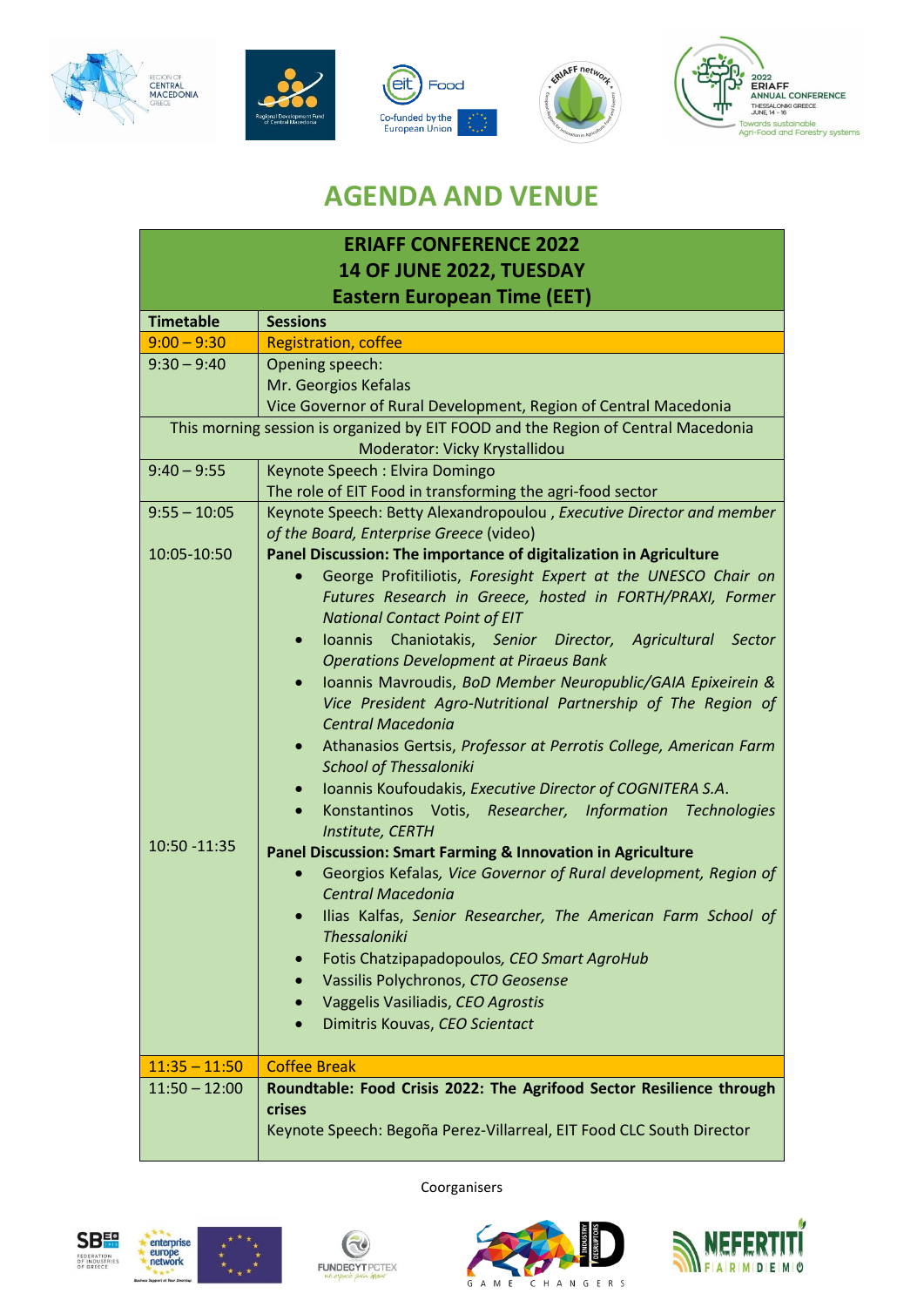









| 12:00-12:45     | <b>Panel Discussion:</b>                                                                            |
|-----------------|-----------------------------------------------------------------------------------------------------|
|                 | Christiana<br>Kalogirou, Secretary General of Agro & Food<br>$\bullet$                              |
|                 | Development, tbc                                                                                    |
|                 | Konstantinos Styliaras, Deputy Head, Institute of Federation of<br>$\bullet$                        |
|                 | <b>Industries of Greece (INSBE)</b>                                                                 |
|                 | Anagnostis Argiriou, Professor of the Aegean University, Deputy<br>$\bullet$                        |
|                 | Director of the Institute of Applied Biosciences (CERTH)                                            |
|                 | Spiridon Mamalis, President of the Geotechnical Chamber of<br>$\bullet$<br>Greece                   |
|                 | Konstandinos Mattas, Professor of Agricultural Policy, Aristotle<br>$\bullet$                       |
|                 | <b>University of Thessaloniki</b>                                                                   |
|                 | Fireside Chat: How can the Agri-food sector of "today" meet the                                     |
| 12:45-13:35     | challenges of "tomorrow"?                                                                           |
|                 | Begoña Perez- Villarreal, EIT Food CLC South Director                                               |
|                 | Stamatis Aggelopoulos, Vice-Rector for Research and Lifelong<br>$\bullet$                           |
|                 | Learning, International Hellenic University                                                         |
|                 | Theodoros Tsamourtzis, Managing director of the AgroTech<br>$\bullet$<br><b>Export Cluster</b>      |
|                 | Vasilis Stenos, Founder and CEO Solmeyea                                                            |
|                 | Vaya Piteli, National Contact Point of Horizon Europe                                               |
|                 | Ioannis Papadimitriou, Communication director, IDGC - EITFOOD<br>$\bullet$                          |
|                 |                                                                                                     |
|                 | <b>Hub Greece</b>                                                                                   |
| $13:35 - 14:30$ | <b>Light Lunch - Networking</b>                                                                     |
| $14:30 - 16:30$ | Political session: An open discussion about ERIAFF approaches, priorities                           |
|                 | from the<br>future<br>developments<br>perspective<br>of<br>and<br>political                         |
|                 | representatives.                                                                                    |
|                 | Video message from Stefania Saccardi, ERIAFF Political                                              |
|                 | Coordinator and Regional Minister for Agriculture, Tuscany Region                                   |
|                 | Roberto Scalacci, Director for Agriculture and Rural Development,<br>$\bullet$                      |
|                 | <b>Tuscany Region</b>                                                                               |
|                 | Georgios Kefalas, Vice Governor of Rural development, Region of<br>Central Macedonia                |
|                 | Ilse Zaal, Minister of Provincie Noord Holland<br>$\bullet$                                         |
|                 | Jan Nico Appelman, Minister of Provincie Flevoland                                                  |
|                 | Carmen Gonzalez, Director of Centre for Scientific<br>and<br>$\bullet$                              |
|                 | Technological Research in Extremadura                                                               |
|                 | Mikko Savola, South Ostrobothnia Finland, Member of the Finnish                                     |
|                 | Parliament and chairman of the Regional assembly.                                                   |
|                 | Jon Jauregui, Head of Organic Production Systems of Regional                                        |
|                 | Ministry of Agriculture, Livestock, Fisheries and Sustainable                                       |
|                 | <b>Development of Andalusia</b><br>Ton Jonker, Director of economic affairs, Provincie Zuid-Holland |





Coorganisers

 $\bigcirc$ 



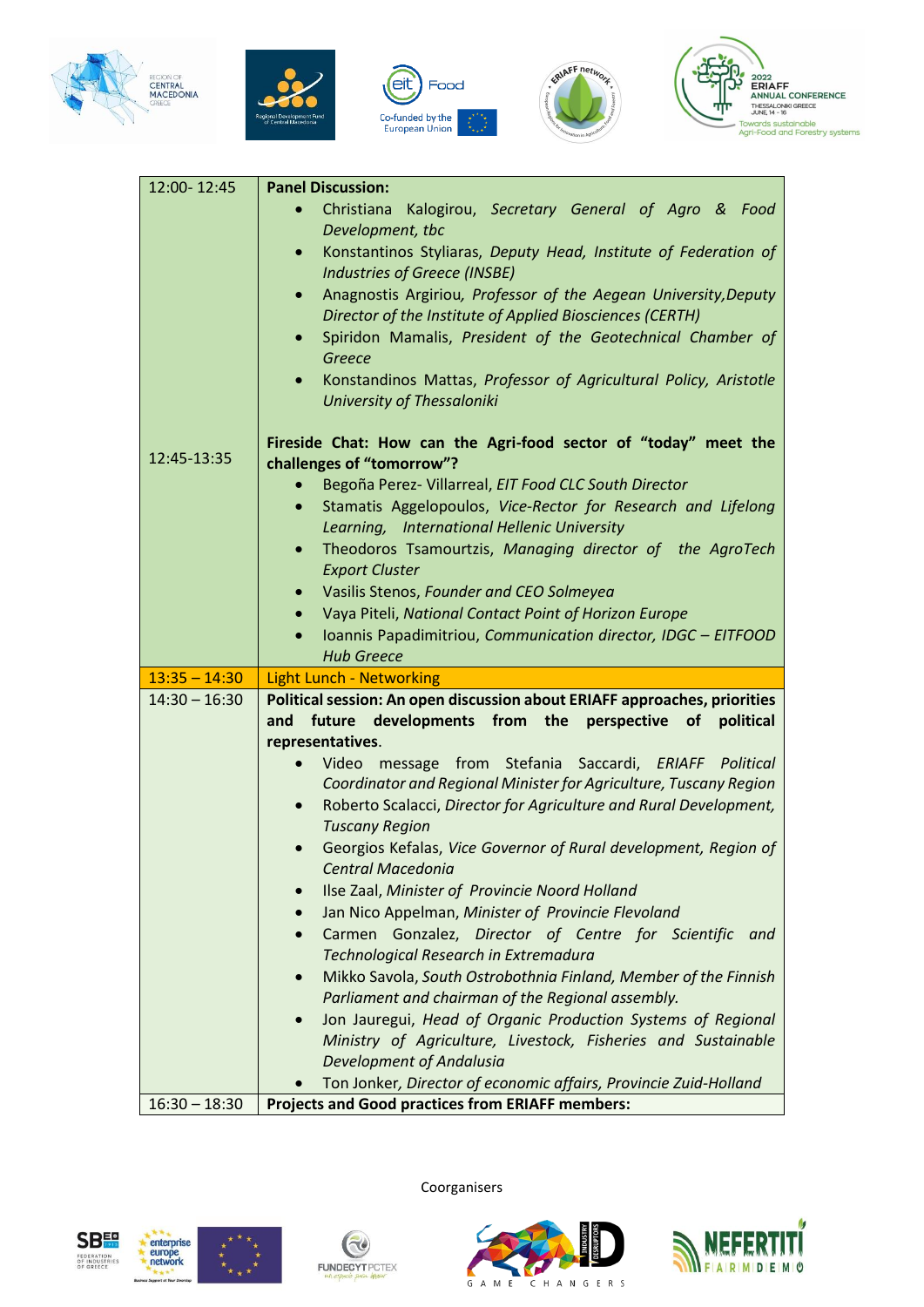









|                 | Rural-Urban Partnerships Motivating Regional Economies<br>$\bullet$<br>(RUMORE, INTERREG EUROPE). Andreas Obersteg, Hafen City           |
|-----------------|------------------------------------------------------------------------------------------------------------------------------------------|
|                 | <b>University</b>                                                                                                                        |
|                 | The Extremadura Agriculture and Forestry Research Systems:                                                                               |
|                 | Regional Practices towards Climate Neutrality. Carmen Gonzalez,                                                                          |
|                 | Director of Centre for Scientific and Technological Research in                                                                          |
|                 | Extremadura<br>H2020 NEFERTITI Project. Supporting Demo Farms and their<br>$\bullet$                                                     |
|                 | networking in European AKIS. Adrien Guichaoua, Project                                                                                   |
|                 | coordinator, ACTA France                                                                                                                 |
|                 | Testing the plan for the development of a Digital Innovation Hub<br>$\bullet$                                                            |
|                 | in the Agri-food sector, through a field research and a digital                                                                          |
|                 | application in the rice value chain (RUMORE pilot). Dr. Dimitrios                                                                        |
|                 | Katsantonis, ELGO - DEMETER                                                                                                              |
|                 | FoodPaths Horizon 2020 project. Safe and sustainable FOOD<br>$\bullet$<br>Systems PArTnersHip. Terhi Junkkari, Principal Lecturer, SeAMK |
|                 | Seinajoki University of Applied Sciences.                                                                                                |
|                 | Internationalisation support for European companies in covid-                                                                            |
|                 | and post-covid times. Lessons learned from FoodPackLab 2.                                                                                |
|                 | Gawel Walczak, International Affairs Manager, Secpho                                                                                     |
|                 | Innovation of the Greenportcluster in Zuid-Holland. Marga<br>$\bullet$                                                                   |
|                 | Vintges, Strategic Advisor, Municipality of Westland and<br>Greenport West-Holland                                                       |
|                 | EFI Bioregions Facility: Survey on the Bioeconomy Perception in<br>$\bullet$                                                             |
|                 | European Regions. Siebe Briers, European Forest Institute                                                                                |
|                 | Blockstart (Interreg B North-West Europe). Maaike Buchner, East<br>$\bullet$                                                             |
|                 | <b>Netherlands Development Agency</b>                                                                                                    |
|                 | The role of agriculture development agency on AKIS:<br>$\bullet$                                                                         |
|                 | INNOVAMARCHE as public innovation broker, Cristina Frittelloni,                                                                          |
|                 | ASSAM, Marche Region                                                                                                                     |
|                 |                                                                                                                                          |
|                 | <b>ERIAFF CONFERENCE 2022</b>                                                                                                            |
|                 | 15 OF JUNE 2022, WEDNESDAY                                                                                                               |
|                 | <b>Eastern European Time (EET)</b>                                                                                                       |
| $8:45 - 9:00$   | <b>Registration, Coffee</b>                                                                                                              |
| $9:00 - 11:00$  | Workshop1, Plenary meeting room:<br>$\bullet$                                                                                            |
|                 | Joint Workshop of the AGROECOLOGY - PLANT BASED PROTEINS -                                                                               |
|                 | <b>PLANTS working groups</b>                                                                                                             |
|                 | Workshop 2, Breakout room #2:<br>Meeting of the FOOD SYSTEMS Working Group                                                               |
|                 | Workshop 3, Breakout room #3:                                                                                                            |
|                 | Meeting of the FORESTED REGIONS Working Group                                                                                            |
| $11:00 - 11:30$ | <b>Coffee Break</b>                                                                                                                      |
| $11:30 - 13:30$ | Workshop 4, Plenary meeting room:<br>$\bullet$                                                                                           |





Coorganisers

 $\bigcirc$ 



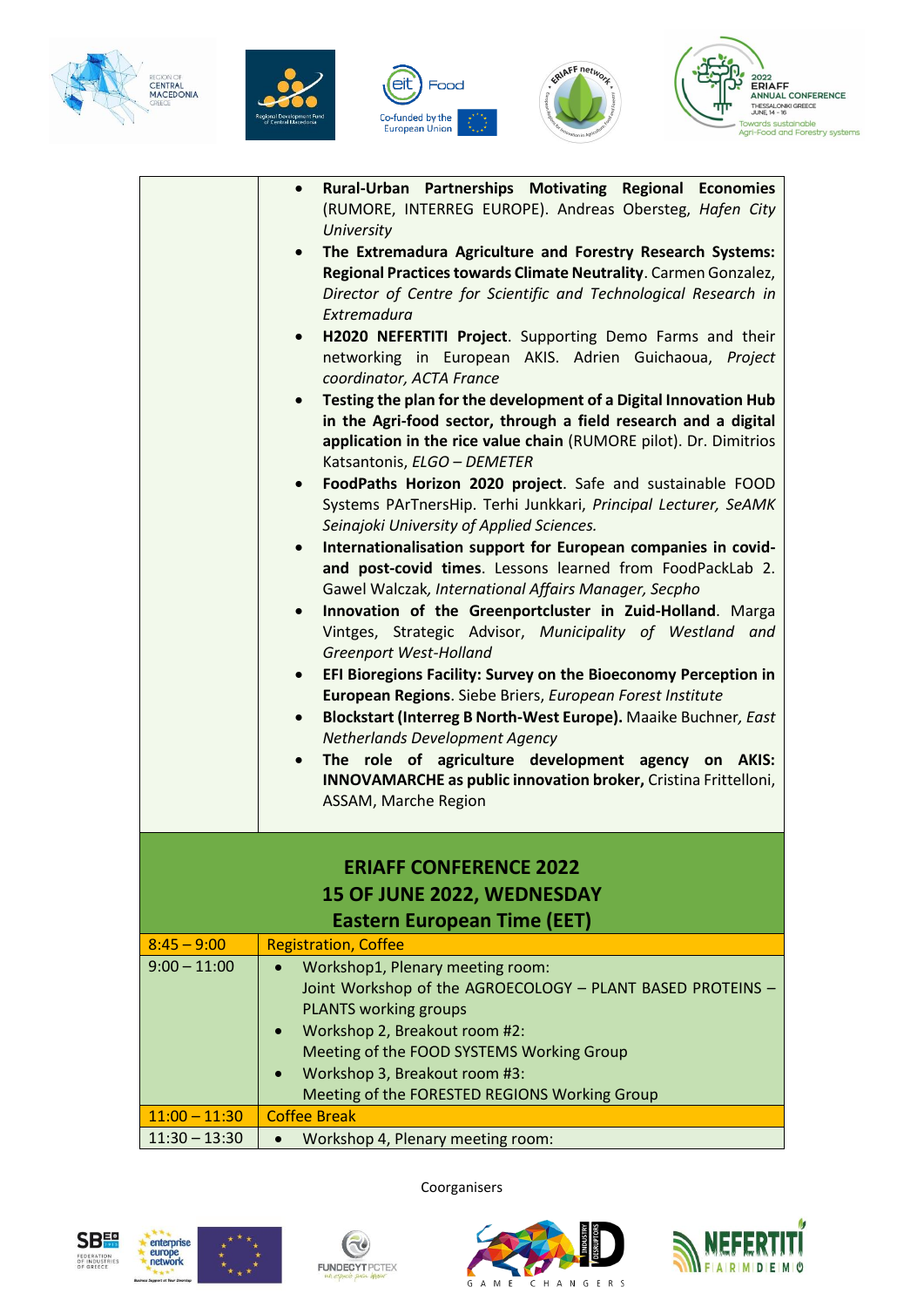









|                                                                                                  | Joint brokerage session of the AGROECOLOGY - PLANT BASED                                                                                                                                                                                                                                                                                                                                                                                                                                                                                                                                                                                                                                                                          |  |
|--------------------------------------------------------------------------------------------------|-----------------------------------------------------------------------------------------------------------------------------------------------------------------------------------------------------------------------------------------------------------------------------------------------------------------------------------------------------------------------------------------------------------------------------------------------------------------------------------------------------------------------------------------------------------------------------------------------------------------------------------------------------------------------------------------------------------------------------------|--|
|                                                                                                  | <b>PROTEINS - PLANTS Working Group</b>                                                                                                                                                                                                                                                                                                                                                                                                                                                                                                                                                                                                                                                                                            |  |
|                                                                                                  | Workshop 5, Breakout room #2:<br>$\bullet$                                                                                                                                                                                                                                                                                                                                                                                                                                                                                                                                                                                                                                                                                        |  |
|                                                                                                  | Meeting of the SOCIAL INNOVATION Working Group                                                                                                                                                                                                                                                                                                                                                                                                                                                                                                                                                                                                                                                                                    |  |
|                                                                                                  | Workshop 6, Breakout room #3:                                                                                                                                                                                                                                                                                                                                                                                                                                                                                                                                                                                                                                                                                                     |  |
|                                                                                                  | Meeting of the BIOREGIONS Working group                                                                                                                                                                                                                                                                                                                                                                                                                                                                                                                                                                                                                                                                                           |  |
| $13:30 - 14:30$                                                                                  | <b>Light Lunch - Networking</b>                                                                                                                                                                                                                                                                                                                                                                                                                                                                                                                                                                                                                                                                                                   |  |
| 14:30 - 17:00                                                                                    | Plenary meeting room:<br>Projects Ideas Pitching Session organized by the European<br>Enterprise Network. Projects and Good practices from ERIAFF<br>members:<br>Prepsoil Soil Health Mission HE Project. The project will<br>$\circ$<br>set the base for a wide understanding of Soil Health needs<br>across Europe. Irene Palomino, Fundecyt-Pctex<br>Myriad-EU H2020. The project offers new ways to assess<br>$\circ$<br>trade-offs and synergies in economic sectors such as<br>agriculture and the way disaster risks are managed,<br><b>MYRIAD Consortium Representative</b><br>Workshop7, Breakout room #2:<br>Meeting of the S3 HIGH TECH FARMING Partnership<br>Free brokerage and project development breakout room #3 |  |
| <b>ERIAFF CONFERENCE 2022</b><br>16 OF JUNE 2022, THURSDAY<br><b>Eastern European Time (EET)</b> |                                                                                                                                                                                                                                                                                                                                                                                                                                                                                                                                                                                                                                                                                                                                   |  |
| $8:30 - 9:00$                                                                                    | <b>Registration, coffee</b>                                                                                                                                                                                                                                                                                                                                                                                                                                                                                                                                                                                                                                                                                                       |  |
| $9:00 - 12:00$                                                                                   | Results and wrap-up messages from Working Groups meetings<br>$\bullet$<br>Closing remarks by the Host Region and the ERIAFF Coordinator                                                                                                                                                                                                                                                                                                                                                                                                                                                                                                                                                                                           |  |
| $12:00 - 12:15$                                                                                  | <b>Coffee Break</b>                                                                                                                                                                                                                                                                                                                                                                                                                                                                                                                                                                                                                                                                                                               |  |
| $12:15 - 16:30$                                                                                  | <b>Study visits:</b>                                                                                                                                                                                                                                                                                                                                                                                                                                                                                                                                                                                                                                                                                                              |  |
|                                                                                                  | School's<br><b>The</b><br>American<br>Farm<br><b>DEMO</b><br>FARM.<br>Organized in the frame of the H2020 NEFERTITI project, the visit<br>includes a meeting with relevant AKIS actors and a final policy<br>dialogue to discuss the importance of regional and national support<br>tools.<br><b>Ktima Gerovassiliou (vineyard)</b><br>On the slopes of Epanomi, a few kilometres from the city of<br>Thessaloniki, a meticulously-tended vineyard surrounds the modern<br>winery, where the renowned Ktima Gerovassiliou wines are                                                                                                                                                                                               |  |





Coorganisers

 $\bigcirc$